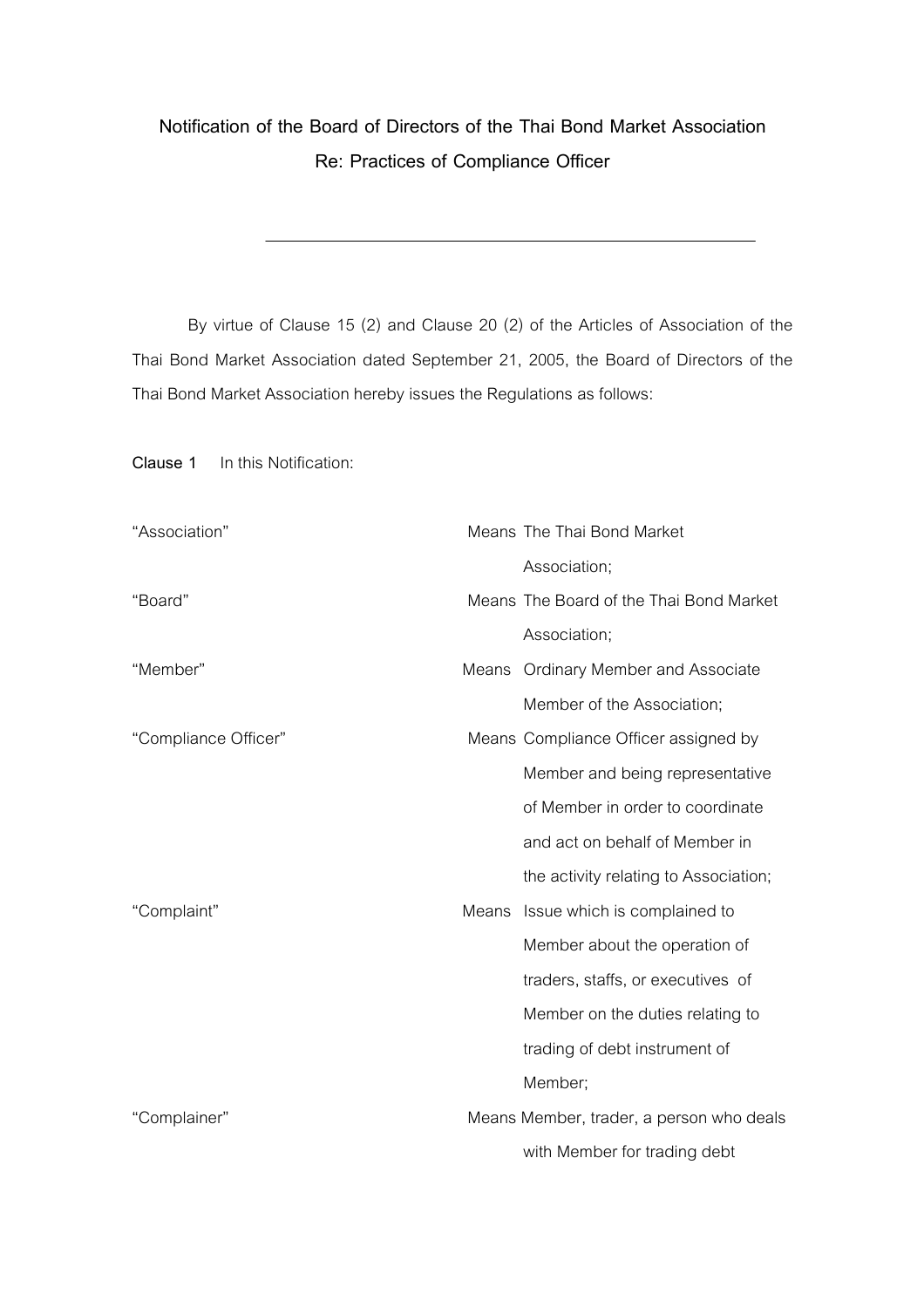instrument, or a person who is affected by improper conduct of Member;

\*Trading of debt instrument+ Means Outright transaction, Financing transaction, Derivatives transaction, and Other transaction.

**Clause 2** In order to regulate the operation relating to trading of debt instrument of Member, Member shall supervise Compliance Officer or the person assigned by Compliance Officer as follows:

 (1) Gather and disseminate laws, rules and regulations relating to trading of debt instrument to related department and person;

(2) Determine annual compliance plan relating to trading of debt instrument;

 (3) Prepare annual compliance report relating to trading of debt instrument of previous year and submit to the Association within 60 days from the last day of the calendar year;

(4) Annual compliance report shall specify at least the followings:

(4.1) Issue of inspection;

(4.2) Periods of information used for inspection;

(4.3) Result of inspection;

(4.5) Compliance plan for next year.

 (5) Report complaints relating to trading of debt Instrument to the Association within 10 working days from the date of receiving such complaints and report a solution to the complaint to the Association within 15 working days from the date of complaint resolution.